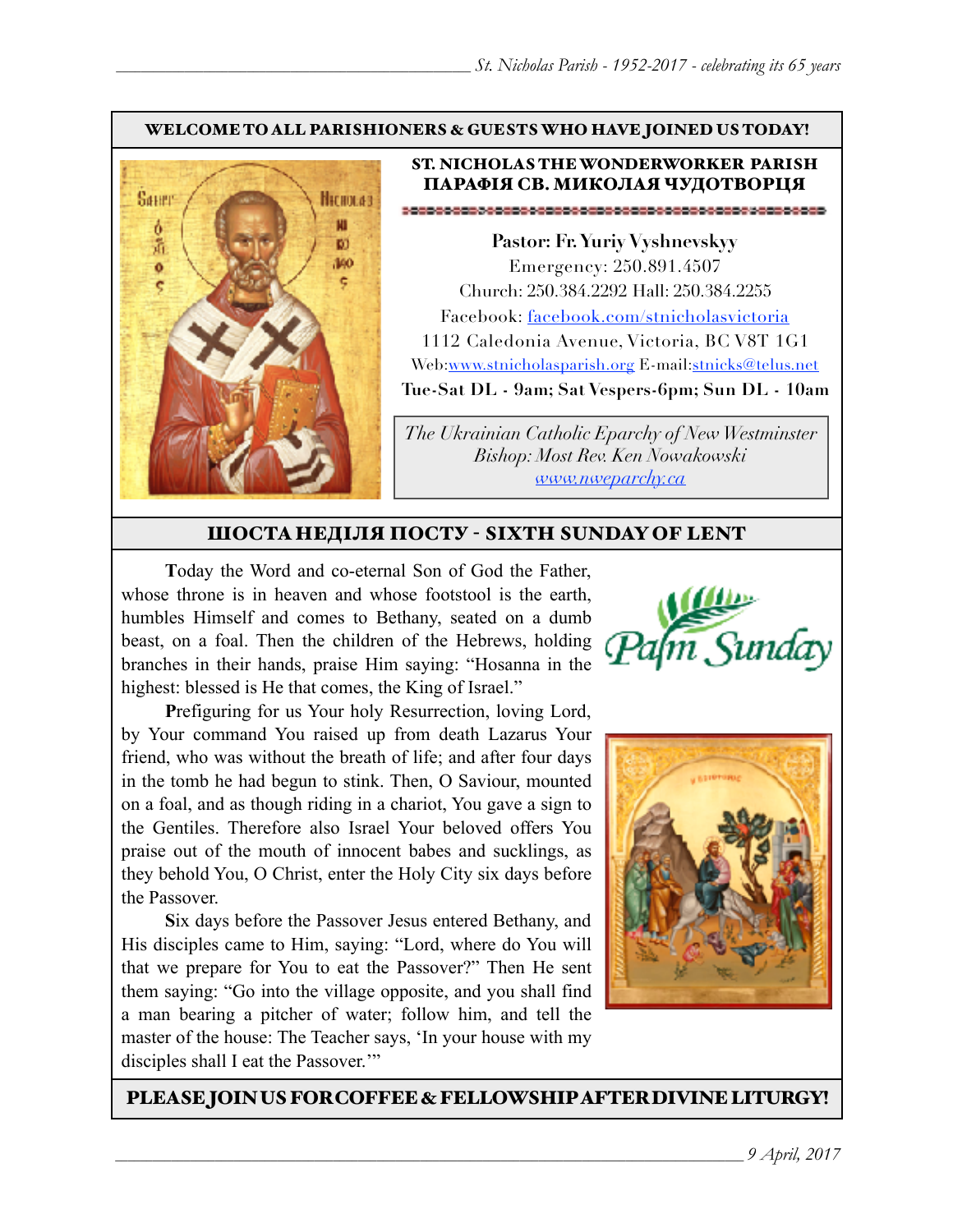| <b>SUNDAY HYMNS</b>                                                                                                                                                                                                                                                                                                                       |                                                                                                                                                                                              |                                                             |                                                  |                                           |               |  |
|-------------------------------------------------------------------------------------------------------------------------------------------------------------------------------------------------------------------------------------------------------------------------------------------------------------------------------------------|----------------------------------------------------------------------------------------------------------------------------------------------------------------------------------------------|-------------------------------------------------------------|--------------------------------------------------|-------------------------------------------|---------------|--|
| <b>OPENING HYMN</b>                                                                                                                                                                                                                                                                                                                       |                                                                                                                                                                                              | Пливе Народ / Flower Sunday pg. 172-173                     |                                                  |                                           |               |  |
| <b>COMMUNION HYMN</b>                                                                                                                                                                                                                                                                                                                     |                                                                                                                                                                                              | Хрест на плечі/Gethsemane pg162-163                         |                                                  |                                           |               |  |
| <b>CLOSING HYMN</b>                                                                                                                                                                                                                                                                                                                       |                                                                                                                                                                                              | Пливе Народ / Flower Sunday pg. 172-173                     |                                                  |                                           |               |  |
| Please join us today in singing our Sunday hymns!                                                                                                                                                                                                                                                                                         |                                                                                                                                                                                              |                                                             |                                                  |                                           |               |  |
| <b>SUNDAY &amp; DAILY SCHEDULE</b>                                                                                                                                                                                                                                                                                                        |                                                                                                                                                                                              |                                                             |                                                  |                                           |               |  |
| SUNDAY, April 9                                                                                                                                                                                                                                                                                                                           |                                                                                                                                                                                              | Divine Liturgy - for the Parishioners of St Nicholas Parish |                                                  | 10:00 AM                                  |               |  |
| MONDAY, April 10                                                                                                                                                                                                                                                                                                                          |                                                                                                                                                                                              |                                                             | <b>NO SERVICES</b>                               |                                           |               |  |
| TUESDAY, April 11<br><b>NO SERVICES</b>                                                                                                                                                                                                                                                                                                   |                                                                                                                                                                                              |                                                             |                                                  |                                           |               |  |
| <b>WEDNESDAY, April 12</b>                                                                                                                                                                                                                                                                                                                |                                                                                                                                                                                              |                                                             | Divine Liturgy of the Pre-Sanctified Gifts       |                                           | 5:00 PM       |  |
| THURSDAY, April 13                                                                                                                                                                                                                                                                                                                        |                                                                                                                                                                                              |                                                             | Vespers with Liturgy / Passion Gospels           |                                           | 9AM/5PM       |  |
| FRIDAY, April 14                                                                                                                                                                                                                                                                                                                          |                                                                                                                                                                                              |                                                             | Laying out of the Holy Shroud / Jerusalem Matins |                                           | 11AM/5PM      |  |
| SATURDAY, April 15                                                                                                                                                                                                                                                                                                                        |                                                                                                                                                                                              | Vespers with Divine Liturgy of St. Basil the Great          |                                                  |                                           | 9:00 AM       |  |
| SUNDAY, April 16                                                                                                                                                                                                                                                                                                                          |                                                                                                                                                                                              |                                                             |                                                  | Matins, Liturgy, Blessing of Paschal Food |               |  |
| Please Note: to request a Divine Liturgy for a special intention, please see Fr. Yuriy to arrange for it!                                                                                                                                                                                                                                 |                                                                                                                                                                                              |                                                             |                                                  |                                           |               |  |
| <b>SUNDAY EPISTLE READERS</b>                                                                                                                                                                                                                                                                                                             |                                                                                                                                                                                              |                                                             |                                                  |                                           |               |  |
| <b>DATE</b>                                                                                                                                                                                                                                                                                                                               | <b>READING</b>                                                                                                                                                                               | <b>UKRAINIAN</b>                                            |                                                  | <b>ENGLISH</b>                            |               |  |
| SUNDAY, April 9                                                                                                                                                                                                                                                                                                                           | Phil. 4: 4-9                                                                                                                                                                                 |                                                             | Motria Koropecky                                 | Robert Herchak                            |               |  |
| SUNDAY, April 16                                                                                                                                                                                                                                                                                                                          | Act. 1: 1-8                                                                                                                                                                                  | Yuliya Pelekhata                                            |                                                  |                                           | Peter Iwanuck |  |
| SUNDAY, April 23                                                                                                                                                                                                                                                                                                                          | Act. 5: 12-20                                                                                                                                                                                | Glikeria Iwanuck                                            |                                                  | Caroline Smudy                            |               |  |
| SUNDAY, April 30                                                                                                                                                                                                                                                                                                                          | Act. 6: 1-7                                                                                                                                                                                  | Andrij Pelekhatyi                                           |                                                  | Rita Vanderven                            |               |  |
| Thank you, Epistle readers, for your service in proclaiming God's Word!                                                                                                                                                                                                                                                                   |                                                                                                                                                                                              |                                                             |                                                  |                                           |               |  |
| <b>PARISH COUNCIL EXECUTIVE</b>                                                                                                                                                                                                                                                                                                           |                                                                                                                                                                                              |                                                             | <b>PASTORAL MINISTRY &amp; HOLY MYSTERIES</b>    |                                           |               |  |
| CHAIRPERSONAlec Rossa - 250.472.3374<br>SECRETARYCindy Lazaruk - 778.677.9072<br>TREASURERWilliam Vanderven - 250.478.1458<br>FINANCIAL SECRETARYDavid Newberry - 250.598.8197<br>FUNDRAISING/HALL RENTALRobert Herchak - 250.386.7872<br>MAINTENANCEMurray Chapman - 250.658.4769<br>LITURGICAL COMMITTEEMotria Koropecky - 250.658.3051 | BAPTISMSby appointment<br>MARRIAGESsix months notice should<br>be given to the parish priest, and he should be<br>contacted before any other arrangements are made<br>FUNERALSby appointment |                                                             |                                                  |                                           |               |  |
| MEMBER AT LARGELiliia Palyvoda - 250.857.1683<br>VIBRANT PARISHDarlene DeMerchant - 250.727.3837<br>Bequests & Wills: Leaving a bequeath is a process of giving a donation through your will. It is                                                                                                                                       |                                                                                                                                                                                              |                                                             |                                                  |                                           |               |  |

simply a distribution from your estate to a charitable organization through your last will and testament. It can be as small or as large a donation as you wish. It is important that you talk to your lawyer about the process. In your kindness please remember St Nicholas the Wonderworker Ukrainian Catholic Church in your bequeath and will. If anyone wishes to make such a bequeath in their will, the following clause may be included or added to a will: "I give, devise, and bequeath to St Nicholas the Wonderworker Ukrainian Catholic Parish - 1112 Caledonia Avenue, Victoria BC, V8T 1G1, the sum of \$  $\qquad \qquad$  (or  $\qquad \qquad$  % of my estate), to be used for the benefit of the parish and it's pastoral activities."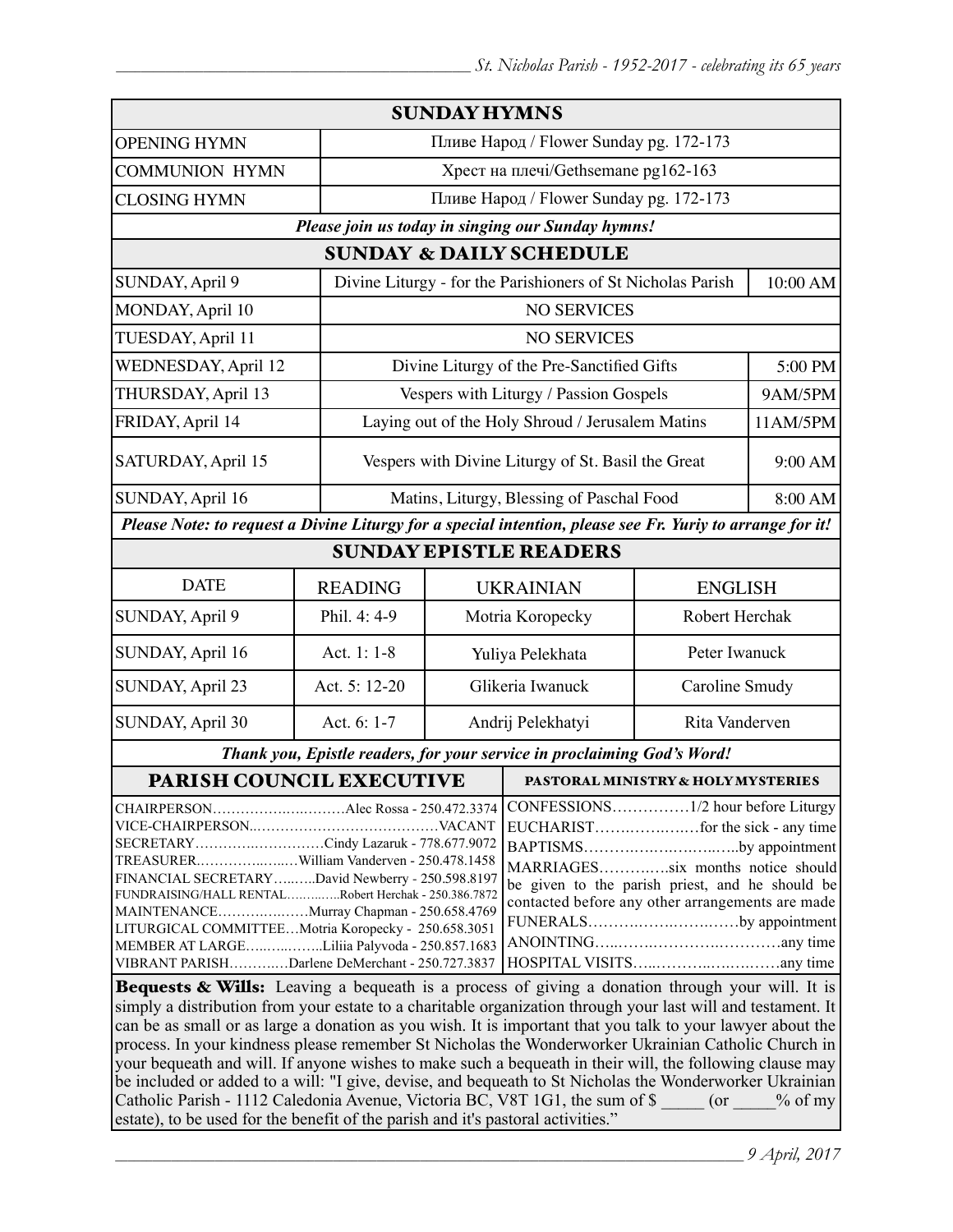# **Vibrant Parish Prayer**

**O** God, Creator of Heaven and Earth! Because of your indescribable love for us, you sent your Only-Begotten Son, Our Lord and Saviour, Jesus Christ - The Way, The Truth, and The Life and our Salvation. In His name, we turn to You. Strengthen our hearts and minds in Christian love and in unity of purpose as we strive to build a Vibrant Parish. Give us the grace to model our lives according to the Word of God. Instill in us the desire to pray and to celebrate the Holy Mysteries as one Christian Family in our Parish Community. Inspire us to follow Your great command to be a servant to the less fortunate among us! Grant this, O Lord, through the mercies and love for mankind of Your Only-Begotten Son with whom You are blessed, together with Your All-Holy, Good and Life-Giving Spirit, now and forever and ever. Amen!



# **The Vibrant Parish**

**A Place To Encounter The Living Christ** Through the word, the Holy Mysteries & Prayer, Serving One's Neighbor, Leadership Fostering & Serving Unity and Missionary Spirit (His Beatitude Sviatoslav)



# **Молитва Живої Парафії**

**Г**осподи Ісусе Христе, Пастирю Добрий, як колись Ти пригорнув заблуканих овечок, щоб вони пізнали Твій голос і були Твоїм стадом, так і сьогодні глянь ласкаво з небесних висот на нашу парафію та зішли на неї Твого Святого Духа, щоб вона була місцем пізнання радості Доброї Новини. Скріплюй нас Твоєю присутністю та єднай нас кожночасно в молитві. Даруй нам духа служіння ближньому, щоб у нашій парафії кожний міг зустріти Тебе, милостивого Бога. Благослови наш духовний провід Твоєю мудрістю і дай, щоб ніхто з нас не шкодував ні часу, ні талантів, ні матеріальних дібр для розбудови Твого царства. Єднай нас у мирі та злагоді, щоб ми були Твоєю спільнотою любові. Всели в нас місійного духа, щоб ми стали тим світилом євангельського слова, молитви і добрих діл, що кличе кожного до участі в Божественному житті, щоб славилося, Спасе, Твоє Ім'я з безначальним Твоїм Отцем та пресвятим, благим і животворящим Твоїм Духом нині, і повсякчас, і на віки віків. Амінь.

# DIVINE LITURGY PROPERS

*The Divine Liturgy - An Anthology for Worship: Liturgy - pg. 388-461; propers - pg. 643*

# **First Antiphon**

*Verse:* I am filled with love\* for the Lord will hear the voice of my plea. **Refrain:** Through the prayers of the Mother of God,\* O Saviour, save us.

*Verse:* For He has inclined His ear to me,\* and I will call to Him all the days of my life. **Refrain:** Through the prayers of the Mother of God,\* O Saviour, save us.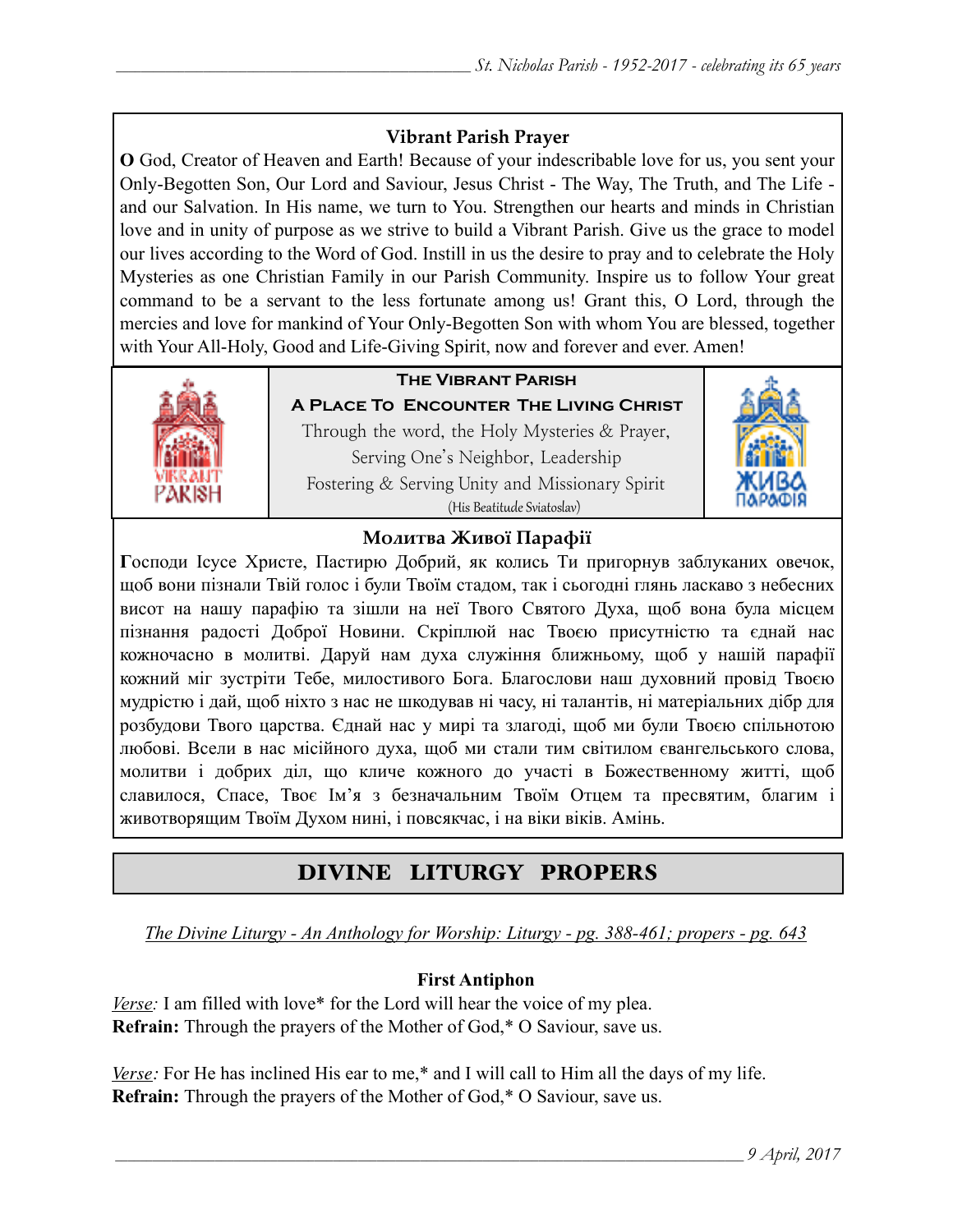*Verse:* The pangs of death encircled me,\* the trials of Hades befell me. **Refrain:** Through the prayers of the Mother of God,\* O Saviour, save us.

*Verse:* I met with anguish and pain,\* and called upon the name of the Lord. **Refrain:** Through the prayers of the Mother of God,\* O Saviour, save us.

### **Glory: Now: Only-begotten Son...**

### **Third Antiphon**

*Verse:* Give thanks to the Lord, for He is good, for His mercy endures forever. **Troparion, Tone 1:** Assuring us before Your Passion of the general resurrection,\* You raised Lazarus from the dead, O Christ God:\* and so, like the children, we also carry signs of victory\* and cry to You, the conqueror of death:\* Hosanna in the highest!\* Blessed is He who comes\* in the name of the Lord.

*Verse:* Therefore, let the house of Israel say that He is good, for His mercy endures forever. **Troparion, Tone 1:** Assuring us before Your Passion...

*Verse:* Therefore, let the house of Aaron say that He is good, for His mercy endures forever. **Troparion, Tone 1:** Assuring us before Your Passion...

*Verse:* Let all who fear the Lord say that He is good, for His mercy endures forever. **Troparion, Tone 1:** Assuring us before Your Passion...

*Entrance Verse:* Blessed is He Who comes in the name of the Lord, we bless you from the house of the Lord; the Lord is God and has appeared to us. **Troparion, Tone 1:** Assuring us before Your Passion...

**Glory: Troparion, Tone 4:** Buried with You through Baptism, O Christ our God,\* we have been granted immortal life by Your resurrection,\* and we sing Your praises, crying out:\* Hosanna in the highest!\* Blessed is He who comes in the name of the Lord.

**Now: Kontakion, Tone 6:** Mounted on the throne in heaven, O Christ God,\* and on a colt here on earth,\* You accepted the praise of the angels,\* and the hymn of the children who cried to You:\* Blessed are You, who have to call Adam back.

**Prokimenon, Tone 4:** Blessed is He who comes in the name of the Lord;<sup>\*</sup> God the Lord has appeared to us. *Verse:* Give thanks to the Lord for He is good, for His mercy endures forever.

**Epistle - Phil. 4:4-9 - A reading from the letter of St. Paul to the Philippians:** Brothers and sisters, rejoice in the Lord always; again I will say, Rejoice. Let your gentleness be known to everyone. The Lord is near. Do not worry about anything, but in everything by prayer and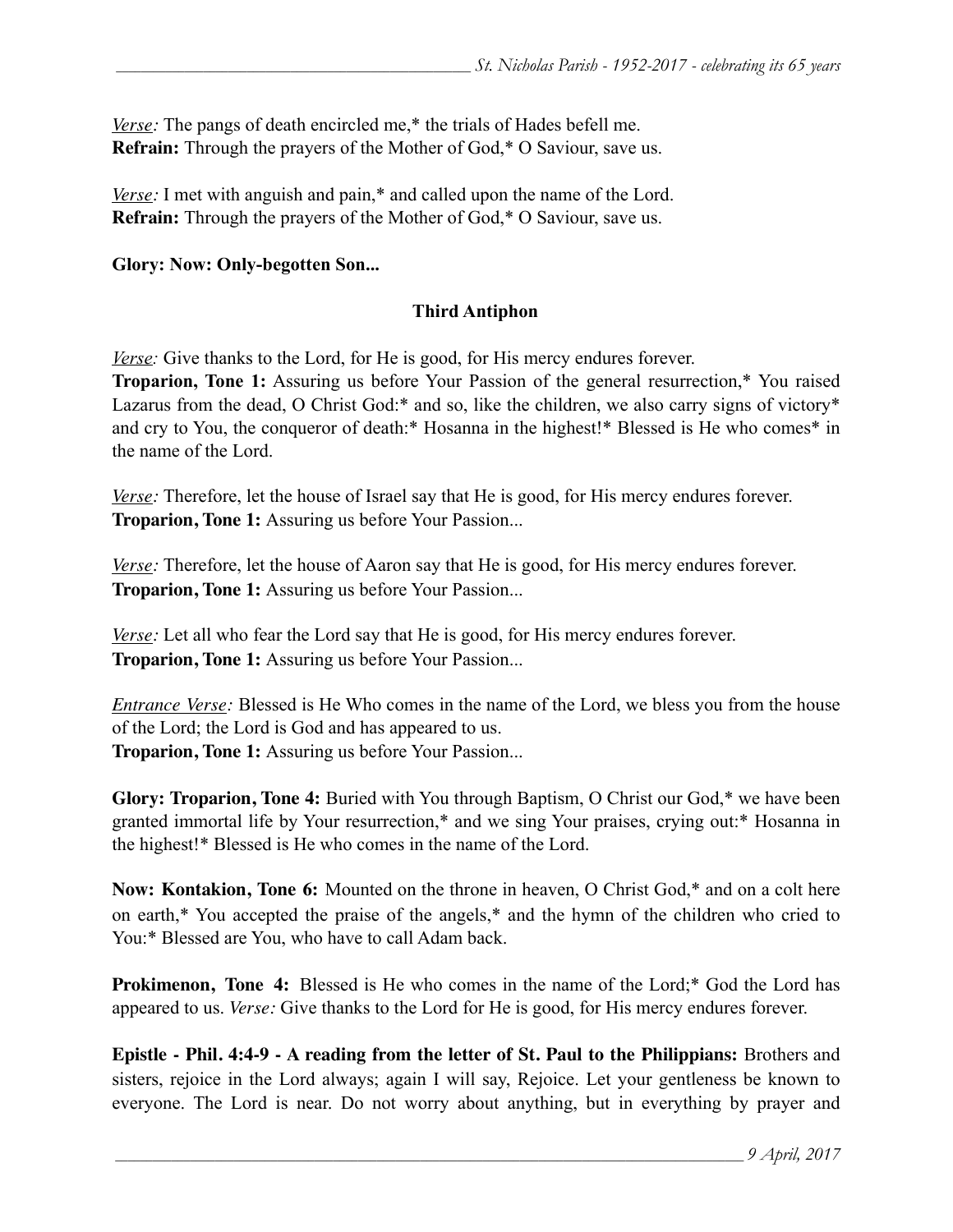supplication with thanksgiving let your requests be made known to God. And the peace of God, which surpasses all understanding, will guard your hearts and your minds in Christ Jesus. Finally, beloved, whatever is true, whatever is honourable, whatever is just, whatever is pure, whatever is pleasing, whatever is commendable, if there is any excellence and if there is anything worthy of praise, think about these things. Keep on doing the things that you have learned and received and heard and seen in me, and the God of peace will be with you.

**Alleluia, Tone 1:** *Verse:* Sing to the Lord a new song, for He has worked wonders. *Verse:* All the ends of the earth have seen the salvation of our God.

**Gospel - John 12:1-18 -** Six days before Passover Jesus came to Bethany, where Lazarus was, whom Jesus had raised from the dead. They gave a dinner for him there, and Martha served, while Lazarus was one of those reclining at table with him. Mary took a litre of costly perfumed oil made from genuine aromatic nard and anointed the feet of Jesus and dried them with her hair; the house was filled with the fragrance of the oil. Then Judas the Iscariot, one (of) his disciples, and the one who would betray him, said, "Why was this oil not sold for three hundred days' wages and given to the poor?" He said this not because he cared about the poor but because he was a thief and held the money bag and used to steal the contributions. So Jesus said, "Leave her alone. Let her keep this for the day of my burial. You always have the poor with you, but you do not always have me." (The) large crowd of the Jews found out that he was there and came, not only because of Jesus, but also to see Lazarus, whom he had raised from the dead. And the chief priests plotted to kill Lazarus too, because many of the Jews were turning away and believing in Jesus because of him. On the next day, when the great crowd that had come to the feast heard that Jesus was coming to Jerusalem, they took palm branches and went out to meet him, and cried out: "Hosanna! Blessed is he who comes in the name of the Lord, (even) the king of Israel." Jesus found an ass and sat upon it, as is written: "Fear no more, O daughter Zion; see, your king comes, seated upon an donkey's colt." His disciples did not understand this at first, but when Jesus had been glorified they remembered that these things were written about him and that they had done this for him. So the crowd that was with him when he called Lazarus from the tomb and raised him from death continued to testify. This was (also) why the crowd went to meet him, because they heard that he had done this sign.

*Instead of* **"It is truly..."** *we sing:* O my soul, magnify Christ who is seated on a foal.

**Irmos, Tone 4:** The Lord is God and has appeared to us: together let us celebrate. Come with great rejoicing; let us magnify Christ with palms and olive branches, and with songs let us cry aloud to Him: Blessed is He who comes in the name of the Lord, our Saviour.

**Communion Verse:** Blessed is He who comes in the name of the Lord;\* God the Lord has appeared to us. Alleluia, alleluia,\* alleluia!

 $\Leftrightarrow$   $\Leftrightarrow$   $\Leftrightarrow$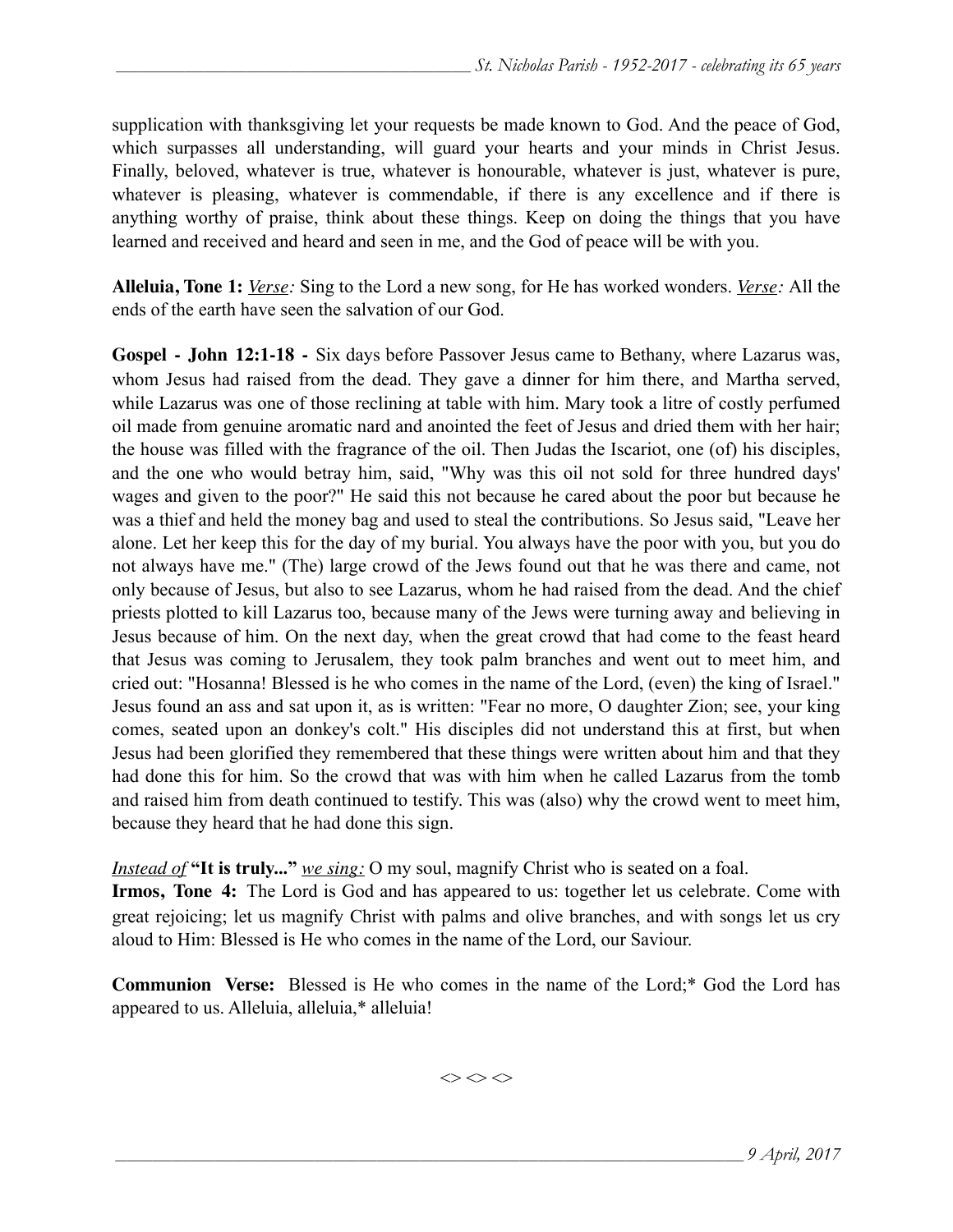#### **Антифон 1**

*Стих:* Возлюбив я, бо вислухав Господь голос моління мого. **Приспів:** Молитвами Богородиці, Спасе, спаси нас.

*Стих:* Бо прихилив вухо своє до мене і у дні мої призову. **Приспів:** Молитвами Богородиці, Спасе, спаси нас.

*Стих:* Обняли мене болісті смертні, біди адові зустріли мене. **Приспів:** Молитвами Богородиці, Спасе, спаси нас.

*Стих:* Скорб і болість зустрів я і призвав ім'я Господнє. **Приспів:** Молитвами Богородиці, Спасе, спаси нас.

#### **Слава і нині: Єдинородний Сину...**

#### **Антифон 3**

*Стих:* Сповідуйтеся Господеві, бо він благий, бо на віки милість його.

**Тропар, глас 1:** Спільне воскресіння перед твоїми страстями запевняючи,\* з мертвих воздвигнув ти Лазаря, Христе Боже;\* тим-то й ми, як отроки, знамена перемоги носячи, тобі,\* переможцеві смерти, воскликуємо:\* Осанна в вишніх,\* благословен, хто йде в ім'я Господнє.

*Стих:* Нехай же скаже дім Ізраїлів, бо він благий, бо на віки милість його. **Тропар, глас 1:** Спільне воскресіння...

*Стих:* Нехай же скаже дім Аронів, бо він благий, бо на віки милість його. **Тропар, глас 1:** Спільне воскресіння...

*Стих:* Нехай же скажуть усі, що бояться Господа, бо він благий, бо на віки милість його. **Тропар, глас 1:** Спільне воскресіння...

*Вхідне:* Благословен, хто йде в ім'я Господнє, ми благословляли вас із дому Господнього, Бог - Господь і явився нам.

**Тропар, глас 1:** Спільне воскресіння...

**Слава: Тропар, глас 4:** Погребавши себе разом з тобою через хрещення, Христе Боже наш,\* сподобилися ми безсмертної жизні через твоє воскресіння\* і, заспівуючи, кличемо:\* Осанна в вишніх,\* благословен, хто йде в ім'я Господнє.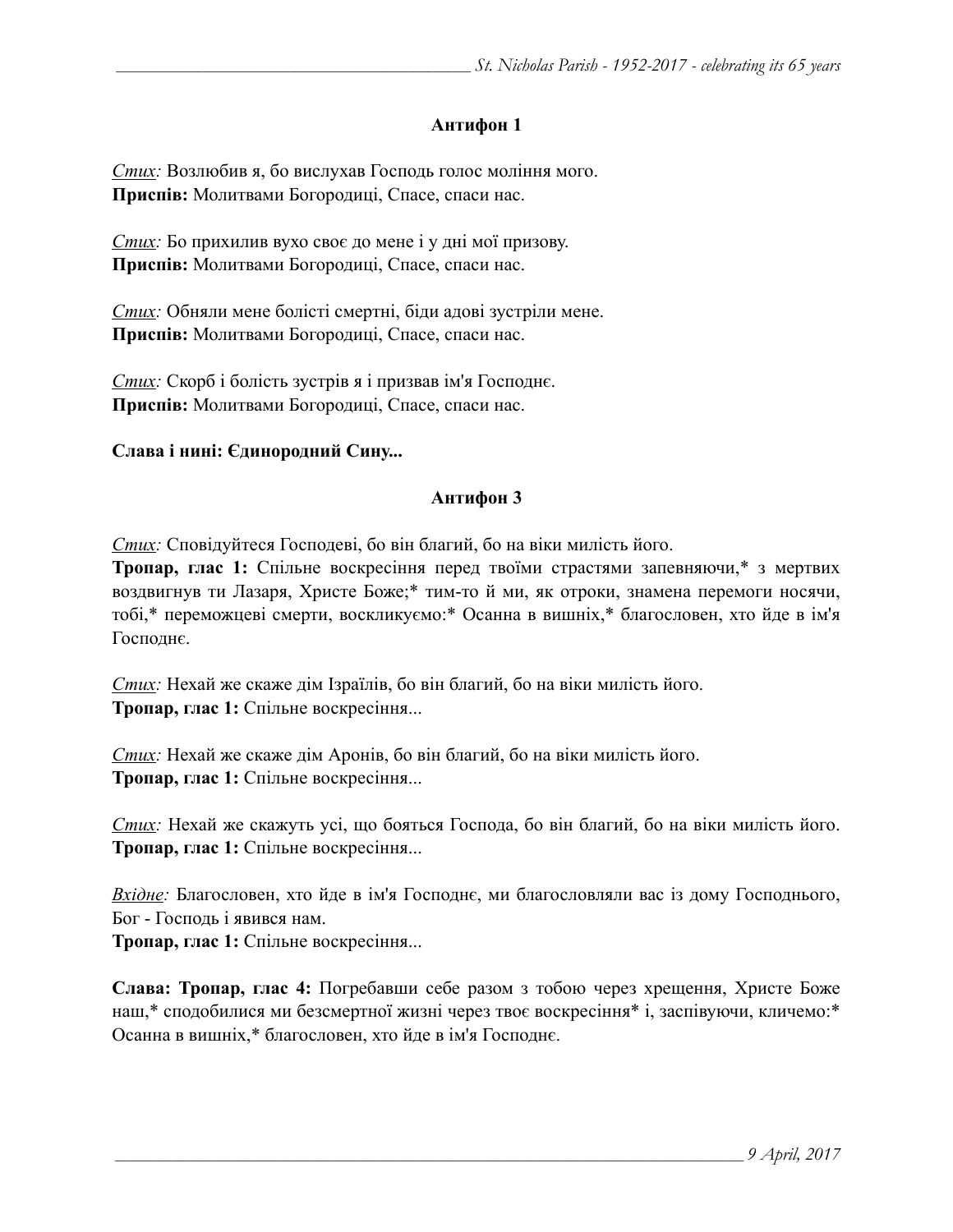**І нині: Кондак, глас 6:** На престолі на небі,\* на жереб'яті на землі тебе носять. Христе Боже;\* ангелів хваління і дітей оспівування прийняв ти;\* вони кликали до тебе:\* Благословенний ти, що йдеш Адама призвати.

**Прокімен, глас 4:** Благословен, хто йде в ім'я Господнє,\* Бог – Господь і явився нам. *Стих:* Сповідуйтеся Господові, бо він благий, бо на віки милість його.

#### **Апостол - Флп. 4:4-9 - До Филип'ян послання Святого Апостола Павла читання:**

Браття і сестри, радуйтеся завжди у Господі; знову кажу: Радуйтеся! Хай ваша доброзичливість буде всім людям відома. Господь близько! Ні про що не журіться, але в усьому появляйте Богові ваші прохання молитвою і благанням з подякою. І мир Божий, що вищий від усякого уявлення, берегтиме серця й думки ваші у Христі Ісусі. Наостанку, брати, усе, що лиш правдиве, що чесне, що справедливе, що чисте, що любе, що шанобливе, коли якась чеснота чи щобудь похвальне, – про те думайте! Чого ви навчилися, що прийняли, що почули та бачили в мені – те чиніте, і Бог миру буде з вами.

**Алилуя, глас 1:** *Стих:* Заспівайте Господеві пісню нову, бо дивне сотворив Господь. *Стих:* Виділи всі кінці землі спасення Бога нашого.

**Євангеліє - Івана 12:1-18 -** Шість день перед Пасхою прибув Ісус у Витанію, де перебував Лазар, якого воскресив був з мертвих. Там, отже, справили йому вечерю, і Марта прислуговувала; а й Лазар був серед тих, які разом з ним посідали до столу. Марія ж узяла літру мира з щирого нарду, вельми дорогого, помазала ноги Ісуса й обтерла їх волоссям своїм; і наповнився дім пахощами мира. Каже тоді один з його учнів, Юда Іскаріотський, що мав його зрадити: «Чому не продано це миро за триста динаріїв і не роздано бідним?» Сказав же так не тому, що піклувався про бідних, але тому, що був злодій: із скарбнички, яку тримав при собі, крав те, що туди вкидувано. Тож Ісус промовив: «Лиши її. На день мого похорону зберегла вона те миро. Бідних матимете з собою повсякчас, мене ж матимете не завжди.» Тим часом дізналася сила народу, що він там, то й посходились – не тільки Ісуса ради, а й щоб побачити Лазаря, якого він з мертвих воскресив. Тоді первосвященики ухвалили і Лазаря вбити, численні бо юдеї залишили їх із-за нього й увірували в Ісуса. Наступного дня сила людей, що прийшли на свято, зачувши, що Ісус іде в Єрусалим, узяли пальмове гілля й вийшли йому назустріч з окликами: «Осанна! Благословен той, хто йде в ім'я Господнє, ізраїльський цар!» І знайшовши осля, Ісус сів на нього, – як ото написано: Не страхайся, дочко Сіону, ось іде твій цар верхи на жереб'яті ослициному. Не збагнули того спершу його учні, але коли Ісус прославився, згадали вони, що то було написано про нього й що то з ним таке вчинено. Але й народ, що був при ньому, коли то він був викликав Лазаря з гробу та його з мертвих воскресив, – про те свідчив. Тим то, власне, народ і вийшов йому назустріч: довідався бо, що він учинив те чудо.

*Замість* **"Достойно"** *співаємо:* Величай, душе моя, Господа, що сидить на жереб'яті.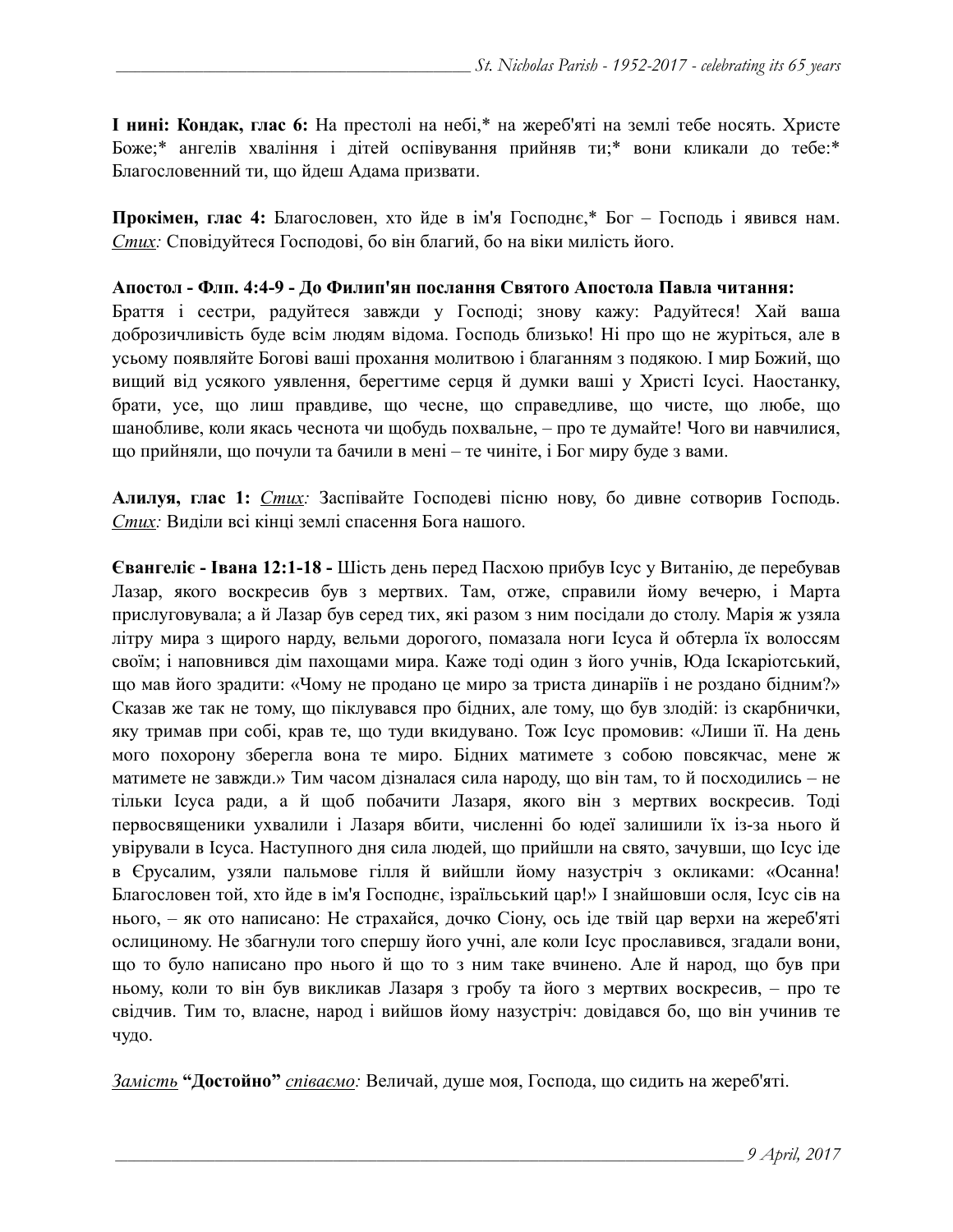**Ірмос, глас 4:** Бог – Господь і явився нам, справляйте празник і, веселячись, прийдіть, возвеличимо Христа з квітами й галузками, в піснях кличучи: Благословен, хто йде в ім'я Господа, Спаса нашого.

**Причасний:** Благословен, хто йде в ім'я Господнє,\* Бог – Господь і явився нам. Алилуя, Алилуя, Алилуя!

# ANNOUNCEMENTS

- ✦**СПІЛЬНЕ СВЯЧЧЕНЕ / SPILNE SVYACHENE:** Thomas Sunday, April 23 following 10am Divine Liturgy we will be having our annual Спільне Свячене / Spilne Svyachene *(parish Easter brunch)*. We invite all parishioners, and friends of St. Nicholas parish who have helped with food preparation for our Easter Food Fair, to join us for this festive brunch. Please contact Rita Vanderven or Robert Herchak to coordinate.
- ✦**THANK YOU** to all those who came last week and helped with selling, serving, cleaning etc. during our Annual Easter Food Fair. Also THANK YOU to all of you who helped with the food preparation in the last two months. May God bless you all for your stewardship.
- ✦**THANK YOU** to Leo Vanderven & Mike Klym for polishing the candle holders in our church in preparation for Easter. May God bless you for abundantly for the great work you've done.
- ✦**AXIOS! AXIOS! AXIOS!** St. Nicholas Parish would like to congratulate Fr. MYKHAILO OZOROVYCH on the occasion of his priestly ordination that took place yesterday at Holy Eucharist Cathedral. May the blessings of the Lord be upon you as you follow in His way. May you find joy and peace as He inspires you each day. Многая Літа!
- ✦**HAPPY BIRTHDAY** to ROBERT HERCHAK and all those who celebrated their birthdays this past week. May the Lord Our God continue to bless you abundantly and the Holy Mother of God protects you at all times. Многая Літа!
- ✦**PILGRIMAGE TO THE HOLY LAND:** October 12-24, 2017. Walk in the footsteps of Jesus; an unforgettable experience with Fr, Joe Ostopowich, Sr. Angelica SSMI, brother & sister pilgrims. For details and price call Myrna Arychuk at 604.617.7200
- ✦**PARISH CALENDAR OF BIRTHDAYS & ANNIVERSARIES:** If you would like to be included in our Parish Calendar of Birthday and Anniversary celebrations, please put date in our calendar located at the church vestibule. Each week, we will list the names in our parish bulletin so we can celebrate these happy occasions together!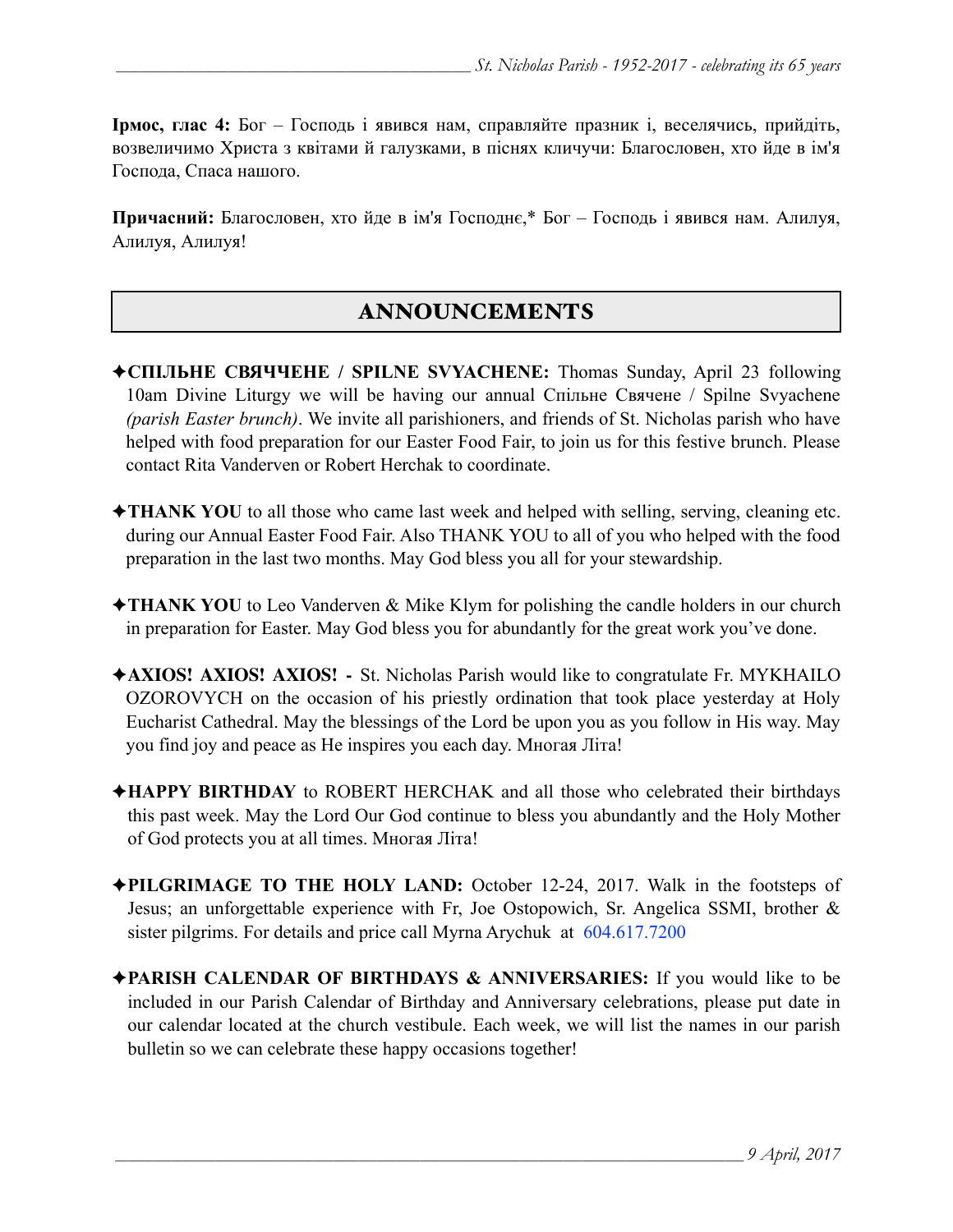- ✦**PRAYER REQUEST:** Please keep in your prayers LYN SALYN and other members of our parish, our family and friends who are ailing, in hospitals, nursing homes and those who are not able to join actively in their community.
- ✦**TRAVELING ICON:** Anyone interested in gracing their home with Christ The Teacher Icon can call Darlene DeMerchant at 250.727.3837
- ✦**JOIN OUR CHOIR:** Do you enjoy singing? Please consider joining our St Nicholas Parish Choir and remember that we ALWAYS looking for new members! Contact Motria Koropecky for details at 250.658.3051
- ✦**CATECHISM ANNOUNCEMENT:** "*And they were bringing to Him also the infants, in order that He may be touching them; but after the disciples saw it, they rebuked them. But Jesus called them to Himself and said, Let alone the little children to come to Me, and cease hindering them; for of such is the kingdom of God*." We are happy to welcome all children to our St. Nicholas The Wonderworker catechism program. Weekly classes are scheduled Sunday morning during Divine Liturgy. We want your children to learn more about their Catholic faith, sacred scripture, feast days, and religious practices and customs of the Ukrainian Catholic church. If you have any questions, please do not hesitate to contact Marian Chalifoux at 250.507.1005
- ✦**THRIFTY'S PRE-PAID FOOD CARDS** We all have to buy groceries. Why not have 6% of it returned back to the church at no extra charge! Cards are available in \$100, \$200, and \$500 denominations. Talk to Alec after today's liturgy to pre- order your cards. We need to sell A LOT of them! We encourage you to consider purchasing them for yourselves as gifts too.
- ✦**SUNDAY COFFEE VOLUNTEERS** act as hosts and serve light refreshments following the Sunday morning Divine Liturgy, providing an opportunity for the faithful to socialize with friends and visitors following their shared worship experience. We thank all of our parishioners who kind volunteer to serve refreshments. Whether you are new to the Parish, or are a longtime members, please join us for coffee.
- ✦**BE A STEWARD:** Have you ever wondered what more can you do to help our parish? Here are some suggestions: **Steward** of property security; **Steward** of grounds cleaning; **Steward** of cleaning church; **Steward** of church linen; **Steward** of outreach; **Steward** of caring; **Steward** of prayer; **Steward** of service. Quite often, our homebound or senior members, once active in their younger years, want to find purpose in their senior years. It's not only about doing but about "BEING" present to others. Contact Fr. Yuriy **OR** Darlene DeMerchant for more information. You will be amazed how "BEING" can make a difference.
- ✦**APRIL 2, SUNDAY DONATIONS:** Coffee: \$63.70; Vigil lights: \$10.60; Loose collection: \$115.00; Envelope collection: \$1,000; Needs of the Church in Ukraine: \$100.00; Preauthorized donations Mar 27 to Apr 2: \$330.00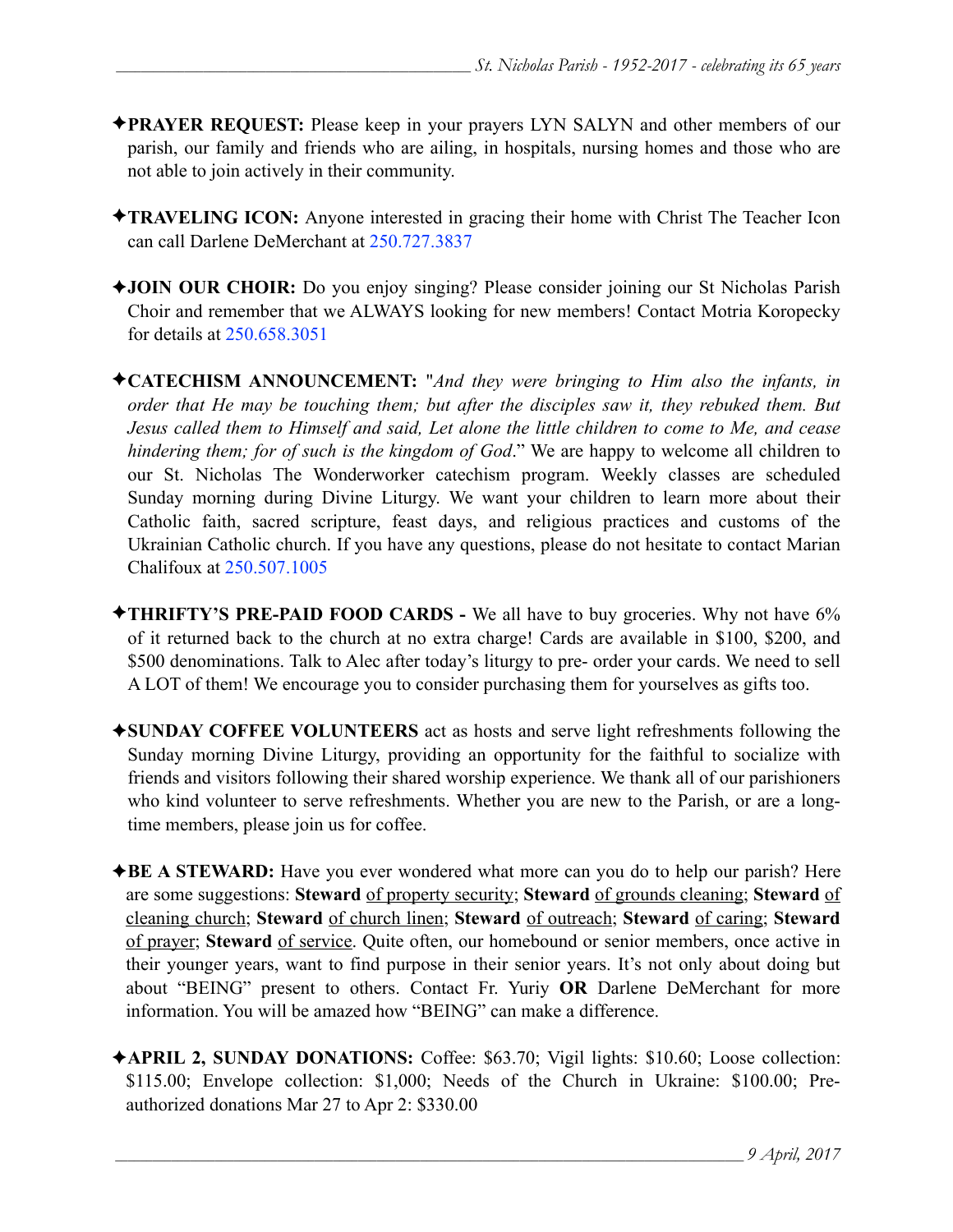# CAMP SAINT VOLODYMYR; AUGUST 20-27

### MARK YOUR CALENDARS

 The purpose of camp is to provide an opportunity for youth to experience God through nature and the companionship of others. Children will experience Ukrainian language and culture during camp along with games, religious activities, hikes, sports, arts and crafts, camp fires, water activities and other summer camp activities.

 This marks the 34th year of our Ukrainian Catholic Summer Camp. Camp will take place in Kelowna at the OAC facility. Camp offers a wide range of activities for campers aged 7-15 (as of December 31, 2017). Registration will be available online via Eventbrite "Camp St. Volodymyr BC 2017." Early bird registration Ends July 6, 2017.

### WAYS TO HELP

VOLUNTEER: Camp St. Volodymyr is a nonprofit camp, run on a volunteer basis. If you are interested in helping at this year's camp as a counsellor, chef, arts & crafts or cultural coordinator please contact Jennifer. Applications forms for counsellors are due May 15, 2017. All volunteers will be subject to a criminal records check and must sign the camp code of conduct.

DONATE: We are always happy to accept food donations of vegetables, fruits, cereals, and treats for children such as cakes, cookies, as well as monetary donations. Tax receipts can be issued with donations of \$25 or more.

*For more information contact Jennifer Caldwell @ 604.220.0584 or [jennsawka@hotmail.com.](mailto:jennsawka@hotmail.com) Visit our webpage via [www.nweparchy.ca](http://www.nweparchy.ca)*

# HOLY WEEK / EASTER SUNDAY SCHEDULE

**Wednesday, April 12** 5:00 PM - Divine Liturgy of the Pre-Sanctified Gifts

# **Thursday, April 13**

9:00 AM - Vespers with Divine Liturgy of St. Basil the Great 5:00 PM - Passion Matins (Reading of the Passion Gospels)

#### **Friday, April 14 - Good Friday**

11:00 AM - Vespers with laying out of the Plashchanytsya 5:00 PM - Jerusalem Matins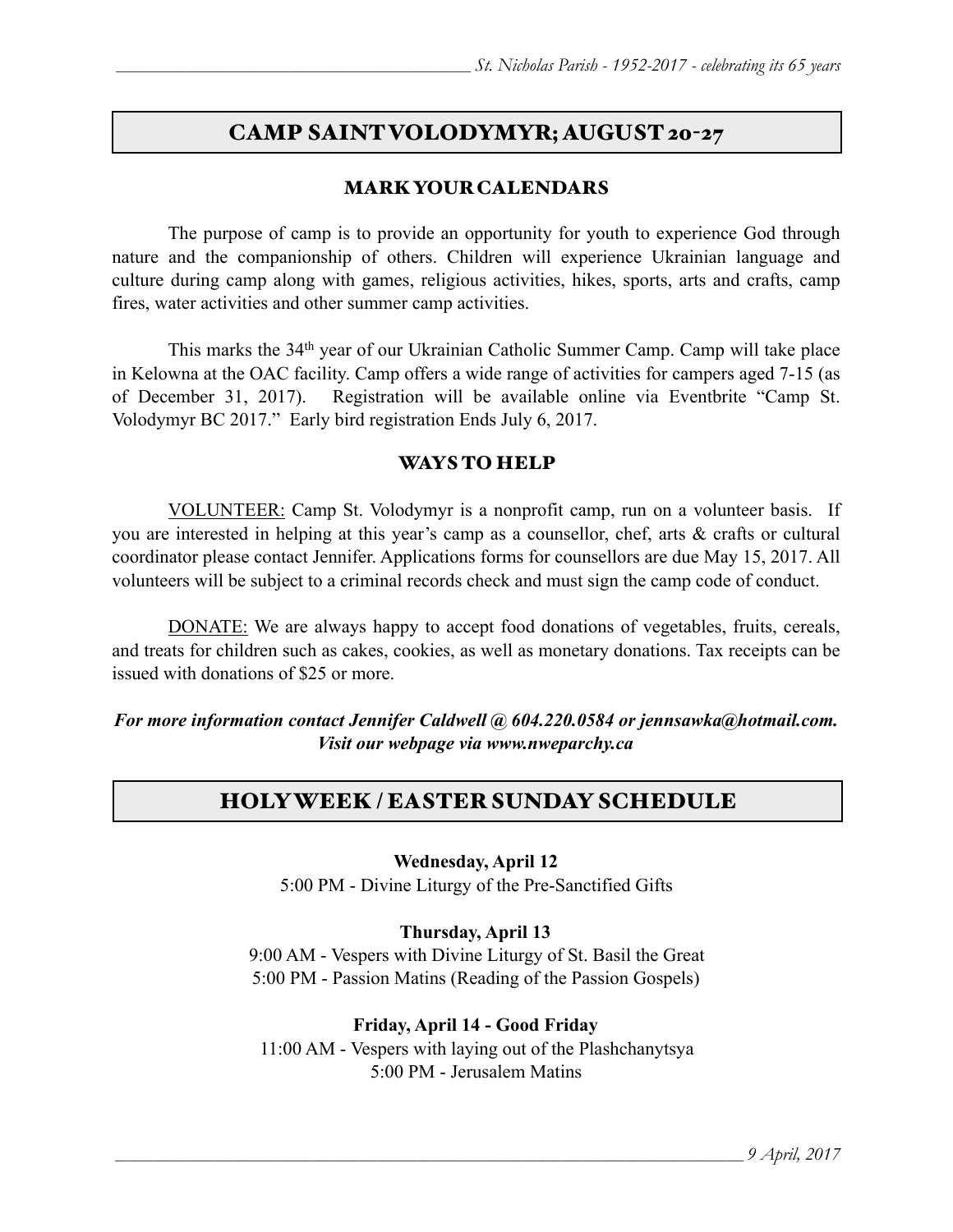**Saturday, April 15**  9:00 AM - Vespers with Divine Liturgy of St. Basil the Great

**Sunday, April 16 - Easter Sunday**  8:00 AM - Service at the Tomb of Our Lord; Paschal Matins 9:00 AM - Divine Liturgy & blessing of Paska and Easter Food

# **Monday, April 17 - Bright Monday**  9:00 AM - Divine Liturgy

# EASTER PASTORAL LETTER OF HIS BEATITUDE SVIATOSLAV



**Most Reverend Archbishops & Bishops, Very Reverend and Reverend Fathers, Venerable Brothers and Sisters in Monastic and Religious Life, Dearly Beloved Laity in Christ of the Ukrainian Greek-Catholic Church**

*Christ is Risen!*

*Like a yearling lamb, our blessed crown, Christ, was sacrificed of his own will for all, a Pasch of cleansing. And from his tomb he shines on us again, the splendid Sun of righteousness*  From Ode 4, Paschal Canon

#### **Beloved in Christ!**

Today throughout the whole Universe the joyful good news resounds with one voice: "Christ is risen!" In these words are found the power and profession of the central truth of the Christian faith. "Truly He is risen" is the response of those who believed in the resurrection of our Savior and in His victory over hell and death. Our faith in the Risen One is our faith in that resurrection which we all can personally experience. Indeed, it is because of our faith that we become Christians, that is, partakers in the eternal life of our Divine Savior, who today emerges from the sealed tomb in glory. It is for this reason that St Paul the Apostle affirms: "if you confess with your mouth that Jesus is Lord and believe in your heart that God raised Him from the dead, you will be saved. For with the heart one believes and is justified, and with the mouth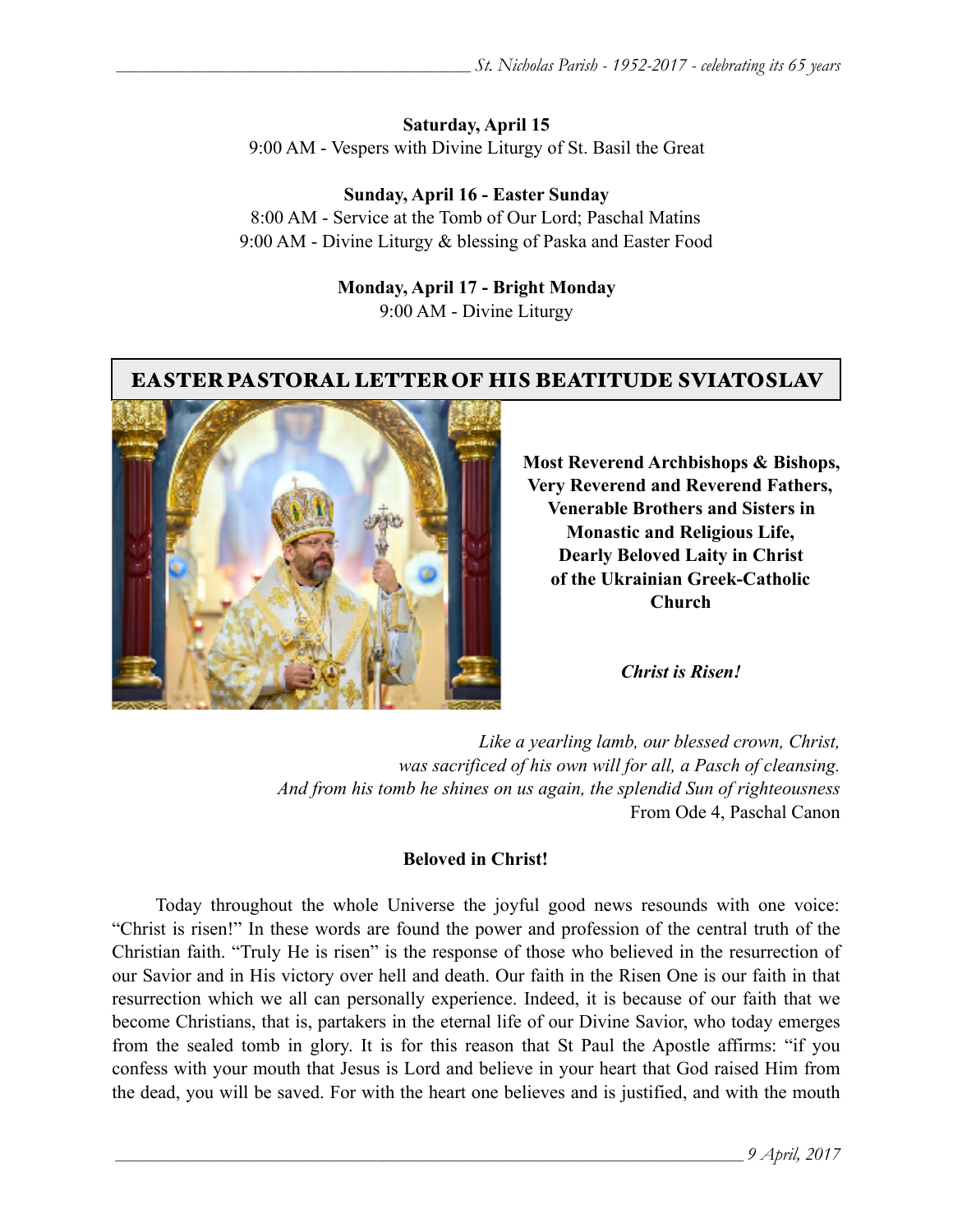one confesses and is saved (Rom 10:9-10). We celebrate an event to which the holy apostles bore witness. Through the grace of the Holy Spirit in our paschal services we can experience that which was experienced by the women myrrh-bearers at the tomb and by the apostles who personally encountered the risen Savior and were His witnesses to the ends of the earth. Today, on this light-filled feast, let us once again unite ourselves to Him and proclaim to Him in the words of the Apostle Thomas: "My Lord and my God" (Jn 20:28).

#### *Like a yearling lamb, our blessed crown, Christ*

Who is this Christ, whom we find risen from the grave? First of all, He is the incarnate God who conquered death and whom the gates of Hades could not contain. Our Paschal Matins service likens Jesus Christ to the paschal lamb, offered in sacrifice for the liberation and salvation of the chosen people. On that first paschal night, the death-bringing angel in Egypt passed by those whose house was marked by the blood of the paschal lamb, and then began the exodus of the chosen people from slavery to freedom. The risen Lord Jesus Christ is our true paschal Lamb, as St. John the Theologian attests when in the words of the Baptizer already at the beginning of the Gospel he bears witness to Jesus: "Behold, the Lamb of God, who takes away the sin of the world!" (Jn 1:29). Indeed, He is the One, who this night with His light dispelled the darkness of the slavery of sin and leads behind Him all of us from death to life and from earth to heaven.

If in our Holy baptism we have mystically died and risen with Christ, if we partake of His Body and Blood, that is, if we consume the Pascha of the New Covenant, and are signed by the blood of Christ, then death bypasses us, "passes over," and the doors of heaven are opened before us. Each time we pray the Divine Liturgy we become partakers of the resurrection, that is, of that life which today shines upon us from the empty tomb. And this life of the Risen One is a blessed crown for us, children of God, a sign of our dignity and our vocation to be His witnesses in the world and proclaimers of His Gospel.

#### *Was sacrificed of his own will for all, a Pasch of cleansing;*

To celebrate the Christian Pascha for us today means to be capable to rise up and awaken to action by the power of the Risen One, that is, to be capable of personal paschal self-sacrifice for the good of one's people, their freedom, and a better future. Gazing at the faces of our Ukrainian soldiers-heroes, who gave up their lives for their people, we can rest assured that the Heavenly Father accepts their sacrifices in the name of His Son. Indeed, in them through the risen Christ we already have victory over evil and a healing of spiritual and bodily wounds.

To celebrate the Christian Pascha for us today means to carry the victory of life to where death rules. To sincerely confess that Christ is "truly risen" means to believe that through our personal commitment and effort it is truly possible to overcome corruption and untruth in our society, that the kind of country we will have depends, in fact, on us: will it die, a victim of the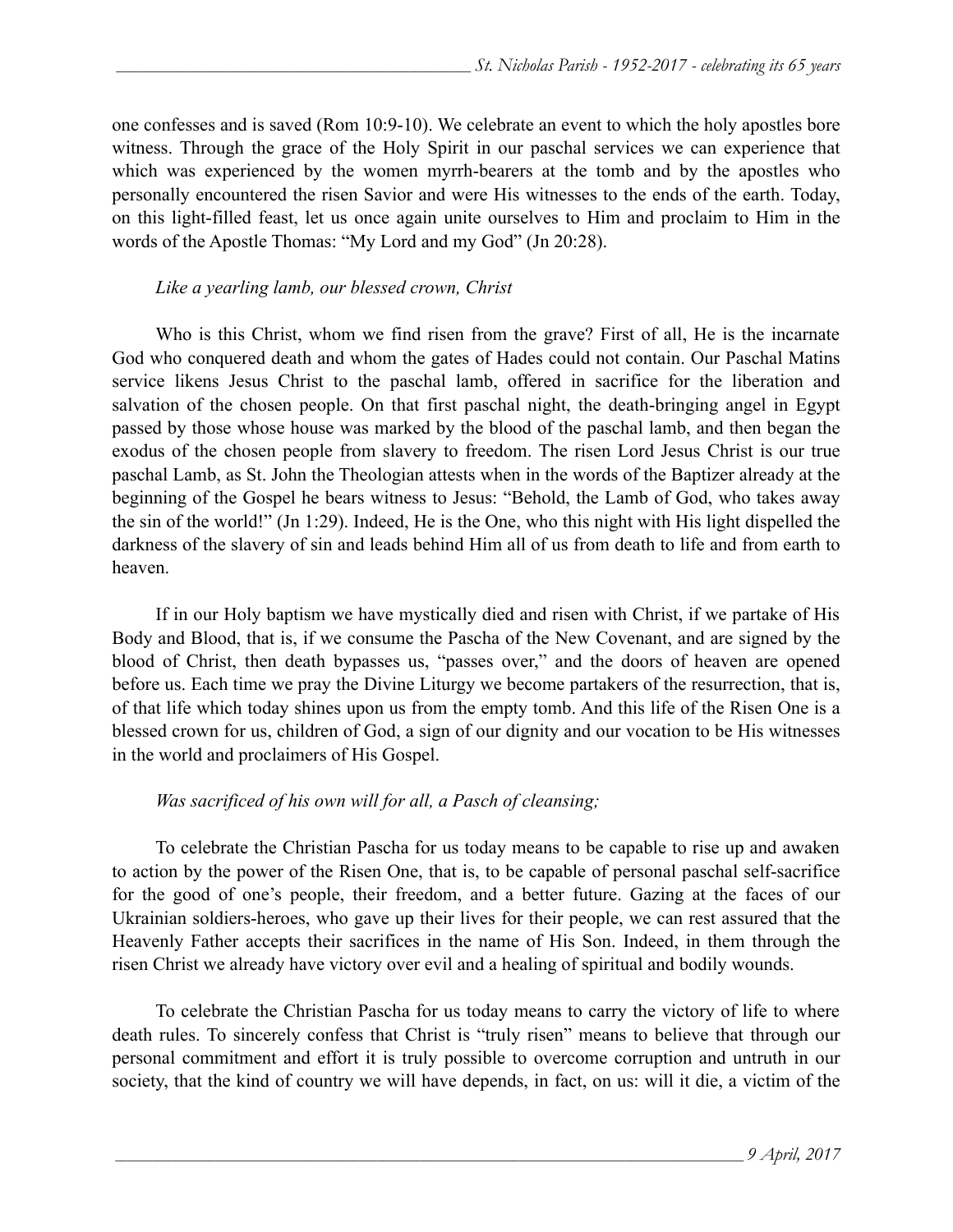merciless powers of this world, or will it stand up, awaken, be renewed and arise to an authentic life worthy of a person created in the image of God.

Christ, who today breaks the chains of death and emerges from the tomb, is our exodus from slavery. He purifies us from sin, from addiction, from circumstances, temptations and manipulations of a small group, whose members consider themselves the stewards of this world. He cleanses us from all that imprisons us and takes away our life. He, the risen Lord, is our exodus from our historical circumstances: in Him we will find victory in the war and overcome those who instigate and support it. Christ is also our gateway, our door (see Jn 10:7, 9). He is our way, truth and life (see Jn 14:6). He grants us freedom for the fullness of life, of love of God and neighbor, of building our own future in our God-given land. In the light of Christ's resurrection let us not allow ourselves to be fooled by empty words and false promises, nor by the helplessness of those who lack faith in the truth and justice of the Gospel, and who only complain about their own fate.

#### *And from his tomb he shines on us again, the splendid Sun of righteousness*

Difficulties and discomforts are the experience of every pilgrim on the paschal path. Let us not seek to avoid toil and personal sacrifice on this path to victory. We often are tempted to distance ourselves from the reality that surrounds us, shift responsibility on others, are quick to see evil rather than good, seek a "victim" upon which we might transfer all our burdens. We select for ourselves not a pure Lamb who calls us to personal participation in the victory over evil, but a scapegoat upon which we place all our sins, weaknesses, fears, our unwillingness to take upon ourselves responsibility for the fate of our people. We would like for someone to do everything for us, look for "someone" who will take our difficulties upon himself and who will pay the price for our welfare, so that our adversities might "pass over us" without our personal effort. We hear when people whisper: "Let others go and defend the Fatherland, but I want to feel secure. Let others change the county where I live for the better, as long as I myself don't have to change."

Christ, on the other hand, calls us to a different way of life. He rose from the dead in order to bring about a change in us, first of all, to move and raise me first, and through me everything and everyone in my surroundings. If I want a better society, country, world, then first of all I myself must become a better person. And the day of this great transformation, when our Sun rises, is indeed today! Today is our Great Day, our *Velykden!* Let us become great in our risen Savior. Christ has shone forth from the grace and is our Sun of righteousness. Enough complaining, it is time to act! The Sun is rising and new day is dawning. In the light of its rays we are given an opportunity today, this very day and time. Let us not waste it!

Dear brothers and sisters in Christ. I greet you all with today's glorious feast of Christ's Resurrection, with the day of liberation from death and evil, and of the opening of the door to life, hope, and love. I wish you all the peace of Christ, that peace which is given us by Christ's victory over evil and untruth, that peace for which every Ukrainian heart longs in the midst of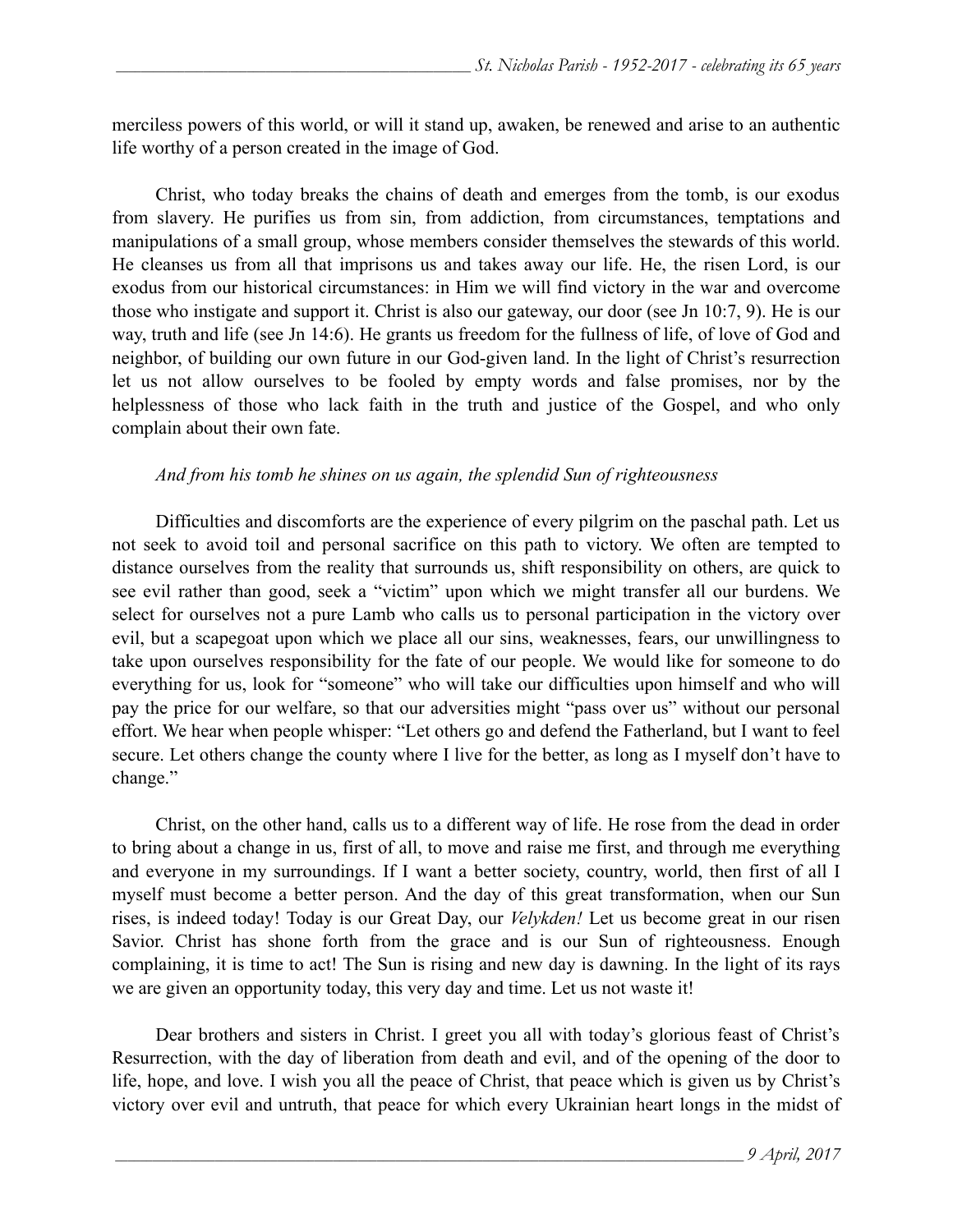war. Once again to all of you, in Ukraine and throughout the world, I send my heartfelt greetings. I sincerely wish every Easter blessing, a tasty sharing of our traditional blessed egg, and a Paschal joy that is full of light.

The grace of our Risen Lord Jesus Christ, the love of God the Father, and the communion of the Holy Spirit be with you all.

#### *Christ is risen! – Truly, He is risen!*

#### **+ SVIATOSLAV**

Given in Kyiv at the Patriarchal Cathedral of the Resurrection of Christ, on the Fifth Sunday of Lent, April 2, 2017 A.D.

**<><><>** 

### **ВЕЛИКОДНЄ ПОСЛАННЯ БЛАЖЕННІШОГО СВЯТОСЛАВА**

# **Високопреосвященним і преосвященним владикам, всесвітлішим, всечеснішим і преподобним отцям, преподобним ченцям і черницям, дорогим у Христі мирянам Української Греко-Католицької Церкви**

*Христос воскрес!* 

*Як однорічний агнець, благословенний нам вінець – Христос Добровільно за всіх заколений був – Пасха очищення; І знову нам із гробу засяяв – чудове Сонце правди.* Пісня 4-го Канону Пасхи

#### **Дорогі в Христі!**

Сьогодні по всьому Всесвіту лунає радісний одноголосий благовіст: «Христос воскрес!» У цих словах - сила й визнання головної істини християнської віри. «Воістину воскрес!» − відповідають ті, хто повірив у воскресіння нашого Спасителя та Його перемогу над адом і смертю. Наша віра у Воскреслого − це віра у воскресіння, яке кожен із нас особисто зможе пережити. Саме завдяки вірі ми стаємо християнами, тобто причасниками вічного життя нашого Божественного Спасителя, який сьогодні у славі виходить із запечатаного гробу. Ось чому святий апостол Павло твердить: «Коли ти своїми словами визнаватимеш Господа Ісуса і віруватимеш у своєму серці, що Бог воскресив Його з мертвих, то спасешся, бо серцем вірується на оправдання, а устами визнається на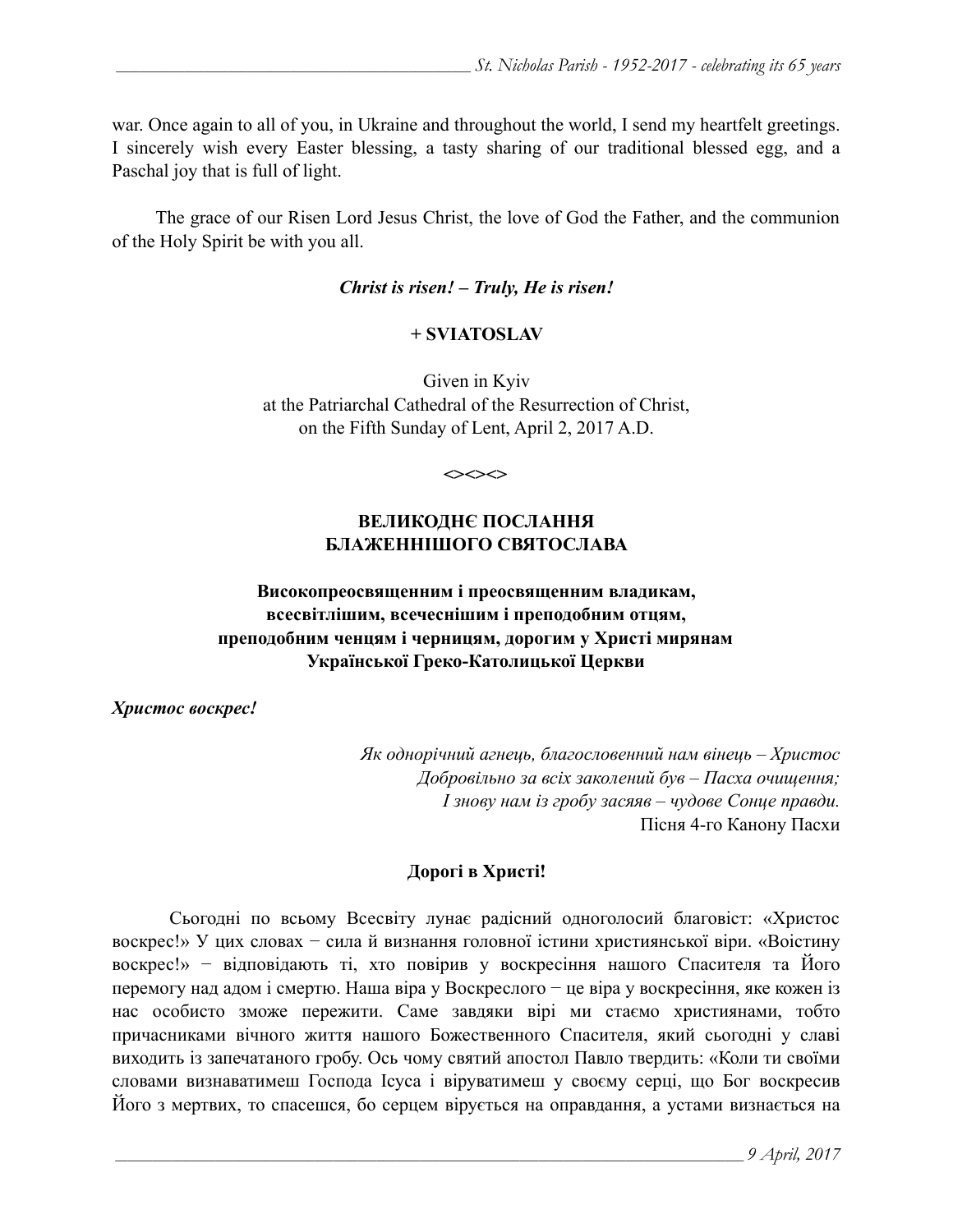спасіння» (Рим. 10, 9-10). Ми святкуємо подію, про яку свідчили святі апостоли. Благодаттю Святого Духа в пасхальних богослужіннях ми можемо пережити те саме, що досвідчили жінки-миронисиці при гробі та апостоли, які особисто зустрілися з воскреслим Спасителем і були Його свідками аж до краю землі. У нинішньому світлому празнику наново з'єднаймося з Ним і промовмо до Нього словами апостола Томи: «Господь мій і Бог мій» (Ів. 20, 28).

#### *Як однорічний агнець, благословенний нам вінець – Христос*

Ким є той Христос, якого ми зустрічаємо воскреслим із гробу? Насамперед Він є нашим воплоченим Богом, який переміг смерть і якого ворота аду не змогли втримати. Наша Пасхальна утреня прирівнює Ісуса Христа до пасхального агнця, принесеного в жертву на визволення і спасіння вибраного народу. У ту ніч, яку вперше назвали пасхальною, смертоносний ангел у Єгипті проминув того, чий дім був позначений кров'ю пасхального ягняти, і тоді розпочався вихід вибраного народу з рабства до свободи. Нашим справжнім пасхальним Агнцем є розп'ятий і воскреслий Господь Ісус Христос, як про це пише св. Іван Богослов, коли устами Хрестителя вже на початку Євангелія свідчить про Ісуса: «Ось Агнець Божий, який світу гріх забирає» (Ів. 1, 29). Саме Він є Той, який у цю ніч зламав своїм світлом темряву рабства гріха та веде за собою всіх нас від смерті до життя і від землі до небес.

Якщо ми у Святому Хрещенні таїнственно вмерли і воскресли з Христом, якщо ми причащаємося Його Тіла і Крові, тобто споживаємо новозавітну Пасху, та ознаменовані кров'ю Христа, то і нас смерть оминає, «проходить мимо», і відкриваються перед нами двері небесні. Щоразу, коли ми молимося Божественну Літургію, то стаємо причасниками воскресіння – того життя, яке сьогодні засяяло нам із порожнього гробу. І це життя Воскреслого є благословенним вінцем для нас, дітей Божих, знаком нашої гідності й нашого покликання бути свідками Його у світі та проповідниками Його Євангелія.

#### *Добровільно за всіх заколений був – Пасха очищення;*

Святкувати християнську Пасху означає для нас сьогодні бути здатними силою Воскреслого вставати і пробудитися до дії, – бути здатними до особистої пасхальної самопожертви задля добра свого народу, його свободи та кращої долі. Дивлячись на обличчя наших українських воїнів-героїв, які принесли своє життя в жертву за рідний народ, можемо бути впевнені, що Небесний Отець приймає ці жертви в імені свого Сина. Саме у них через воскреслого Христа ми вже маємо перемогу над злом і зцілення душевних і тілесних ран.

Святкувати християнську Пасху означає для нас сьогодні бути носіями перемоги життя там, де панує смерть. Щиро визнавати те, що Христос «воістину воскрес», означає повірити, що завдяки нашому особистому рішенню та зусиллю є воістину можливим побороти корупцію і неправду в нашому суспільстві, що саме від нас залежить, яким буде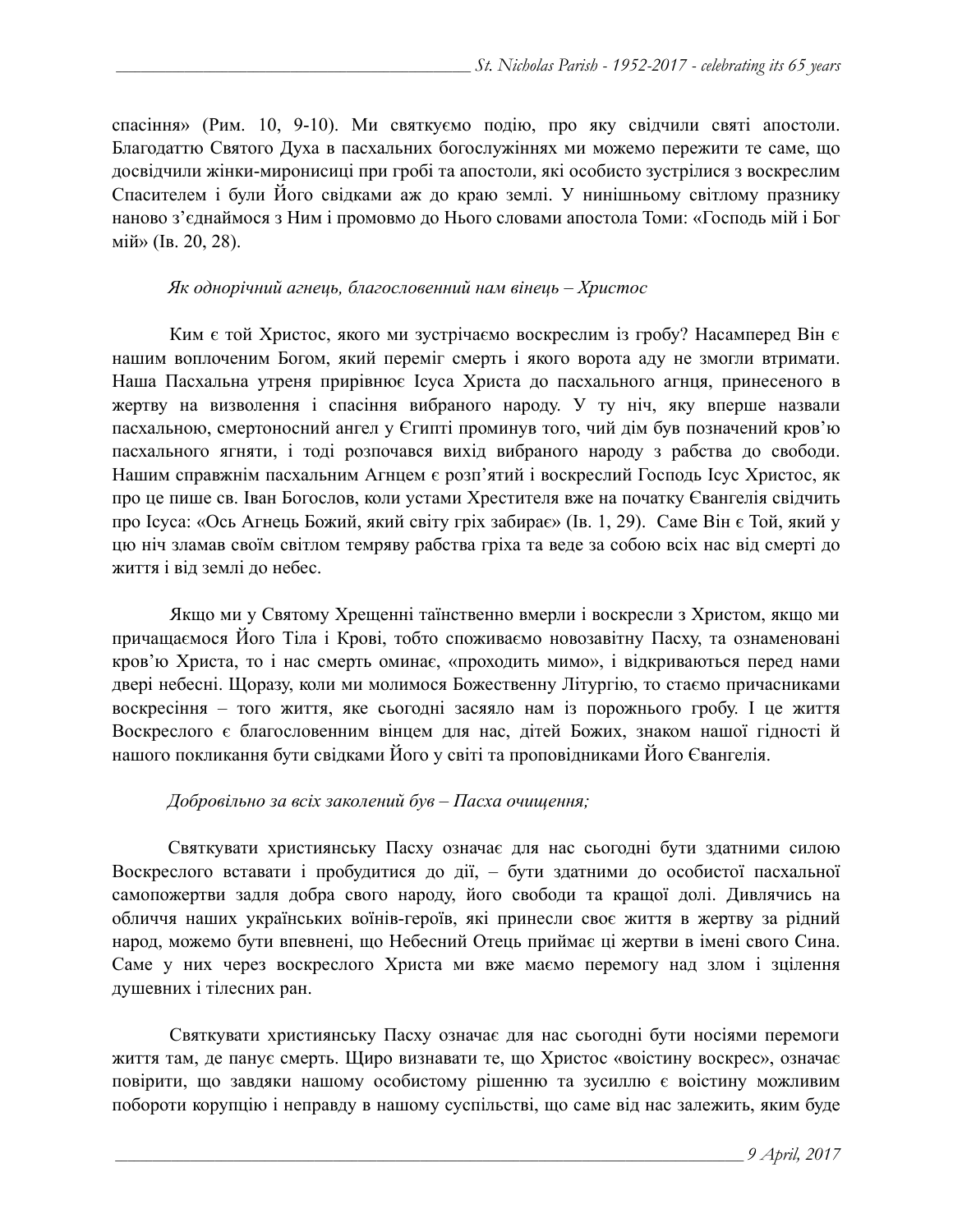наша країна: чи вона буде вмирати, віддана на поталу могутнім світу цього, чи встане, пробудиться, оновиться і воскресне до справжнього життя, гідного людини як образу Божого.

Христос, який сьогодні рве кайдани смерті та виходить із гробу, є нашим виходом із рабства. Він очищує нас від гріха, залежності, обставин, спокус і маніпулювань групки, учасники якої вважають себе господарями світу цього, – очищує від всього, що нас поневолює і забирає в нас життя. Він, воскреслий Господь, є нашим виходом із наших історичних обставин: у Ньому переможемо війну і тих, хто її розпалює та підтримує. Христос – це також наш вхід, наші двері (пор. Ів. 10, 7.9). Він для нас є дорогою, правдою і життям (пор. Ів. 14, 6). Він дає нам свободу для повноти життя, любові до Бога і ближнього, будівництва власного майбутнього на своїй Богом даній землі. У світлі Христового воскресіння не дозвольмо себе обдурити ні пустослів'ям та марними обіцянками, ні безпорадністю тих, яким бракує віри в євангельську правду і справедливість, і які лишень нарікають на свою долю.

#### *І знову нам із гробу засяяв – чудове Сонце правди*

Труднощі й невигоди – досвід кожного паломника, що йде в пасхальній ході. Не цураймося труду і особистої жертви цієї переможної ходи. Ми часто маємо спокусу відмежуватися від дійсності довкола нас, перекладаємо відповідальність на іншого, бачимо швидше зло ніж добро, шукаємо когось як «жертву», на яку хочемо перекласти власні тягарі. Вибираємо собі не чистого Ангця, який кличе до особистої участі в перемозі над злом, а цапа відбувайла, на якого скидаємо всi грiхи, слабкості, боягузтво, небажання брати на себе відповідальність за долю свого народу. Хочемо, щоб хтось за нас усе зробив, шукаємо «когось», хто взяв би на себе наші труднощі й заплатив би ціну за наш добробут, а наші негаразди щоб без нашого особистого зусилля «пройшли мимо» нас. Чуємо, як нам шепчуть: «Нехай інші захищають Батьківщину, а я хочу почуватися в безпеці. Нехай інші змінюють країну, в якій я живу, на краще, лише щоб не змінювався я сам».

Натомiсть Христос нас кличе до iншого способу життя. Він воскрес із мертвих для того, щоб змінити спершу нас, зрушити і підняти спершу мене, а через мене – усе і всіх довкола. Якщо я хочу кращого суспільства, країни, світу, то спершу мушу стати кращим сам. І день цієї великої переміни, коли наше Сонце встає, є саме сьогодні! Сьогодні наш Великдень! Станьмо великими у воскреслому Спасителеві! Христос засяяв нам із гробу і є нашим Сонцем правди. Досить нарікати – час діяти! Сходить Сонце – починається новий день. У світлі Його проміння маємо даровану нам нагоду саме сьогодні, у цей день і час – не змарнуймо її!

Дорогі в Христі браття і сестри! Вітаю всіх вас із нинішнім світлим празником Воскресіння Христового, із днем визволення від смерті й зла та відкриття дверей до життя, надії і любові. Зичу всім миру Христового, миру, який дарує нам Христова перемога над злом і неправдою, миру, якого серед війни так щиро прагне кожне українське серце. Ще